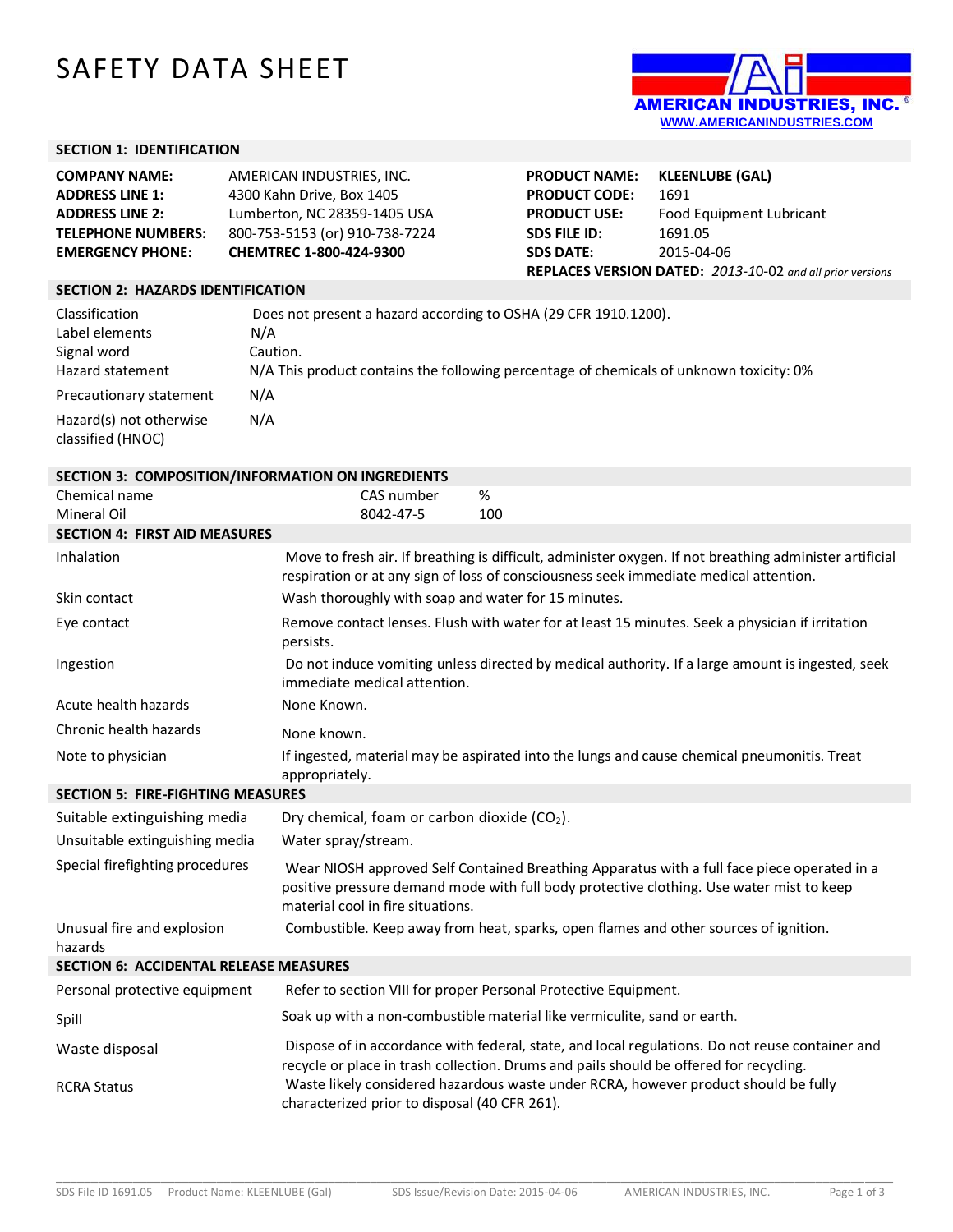| <b>SECTION 7: HANDLING AND STORAGE</b>                           |  |                                                                          |  |                                                                                                      |
|------------------------------------------------------------------|--|--------------------------------------------------------------------------|--|------------------------------------------------------------------------------------------------------|
| Precautions for safe handling                                    |  |                                                                          |  | Do not use or store near heat or open flame. Store in cool dry place. Follow all label instructions. |
|                                                                  |  | Vapors may accumulate in low lying areas.                                |  |                                                                                                      |
| Incompatibility                                                  |  | Strong acids & bases; material that react with unsaturated hydrocarbons. |  |                                                                                                      |
| SECTION 8: EXPOSURE CONTROLS/PERSONAL PROTECTION                 |  |                                                                          |  |                                                                                                      |
| <b>Hazardous Component</b>                                       |  | <b>OSHA PEL</b>                                                          |  | <b>ACGIH TLV</b>                                                                                     |
| Mineral Oil                                                      |  | 5mg/m3                                                                   |  | 5mg/m3                                                                                               |
| Appropriate engineering controls                                 |  |                                                                          |  | Local ventilation/exhaust adequate to maintain vapor concentrations below PEL/TLV.                   |
| Respiratory protection<br>Personal protective equipment          |  | Not required with normal use.<br>Safety glasses.                         |  |                                                                                                      |
| <b>Additional Measures</b>                                       |  | Wash hands and clothing in contact with product after use.               |  |                                                                                                      |
| <b>SECTION 9: PHYSICAL AND CHEMICAL PROPERTIES</b><br>Appearance |  | Clear, colorless liquid.                                                 |  |                                                                                                      |
| Odor                                                             |  | Mild odor.                                                               |  |                                                                                                      |
| Odor threshold                                                   |  | N/D                                                                      |  |                                                                                                      |
| <b>Boiling point</b>                                             |  | Not tested.                                                              |  |                                                                                                      |
| <b>Freezing Point</b>                                            |  | N/D                                                                      |  |                                                                                                      |
| Flammability                                                     |  |                                                                          |  | Not considered a flammable liquid by OSHA (29 CFR 1910.1200.                                         |
| Flash point                                                      |  | 350°F (177°C)                                                            |  |                                                                                                      |
| Auto-ignition temperature                                        |  | 851°F (455°C)                                                            |  |                                                                                                      |
| Upper/lower flammability limits                                  |  | N/A                                                                      |  |                                                                                                      |
| Vapor Pressure (mmHg)                                            |  | <1mmHG@68°F (20°C)                                                       |  |                                                                                                      |
| Vapor density (Air = $1$ )                                       |  | >1                                                                       |  |                                                                                                      |
| <b>Evaporation Rate</b>                                          |  | $0.1$ (Slow)                                                             |  |                                                                                                      |
| Specific Gravity (H20=1)                                         |  | 0.84                                                                     |  |                                                                                                      |
| pH                                                               |  | N/A                                                                      |  |                                                                                                      |
| Solids (%)                                                       |  | N/D                                                                      |  |                                                                                                      |
| Solubility in Water                                              |  | 0%                                                                       |  |                                                                                                      |
| Partition Coefficient:n-Octanol/water (Kow)                      |  | N/D<br>100%                                                              |  |                                                                                                      |
| Volatility including water (%)<br><b>VOC</b>                     |  | 0%                                                                       |  |                                                                                                      |
| Dielectric Strength (Volts)                                      |  | N/D                                                                      |  |                                                                                                      |
| <b>Decomposition Temperature</b>                                 |  | N/D                                                                      |  |                                                                                                      |
|                                                                  |  |                                                                          |  |                                                                                                      |
| Viscosity                                                        |  | 27cps                                                                    |  |                                                                                                      |
| <b>SECTION 10: STABILITY AND REACTIVITY</b>                      |  |                                                                          |  |                                                                                                      |
| Reactivity                                                       |  | If exposed to strong oxidizers, presents explosion hazard.               |  |                                                                                                      |
| Chemical stability                                               |  | Stable.                                                                  |  |                                                                                                      |
| Conditions to avoid                                              |  | Do not mix with strong acids.                                            |  |                                                                                                      |
| Incompatibility                                                  |  |                                                                          |  | Strong acids & bases; material that react with unsaturated hydrocarbons.                             |
| Hazardous decomposition products                                 |  | Oxides of carbon.                                                        |  |                                                                                                      |
| Possible hazardous reactions                                     |  | Will not occur.                                                          |  |                                                                                                      |
| SECTION 11: TOXICOLOGICAL INFORMATION                            |  |                                                                          |  |                                                                                                      |
| Toxicological information                                        |  | Not established                                                          |  |                                                                                                      |
| Routes of Entry                                                  |  | Eyes, Ingestion, Inhalation, Skin.                                       |  |                                                                                                      |
| Ingestion                                                        |  | cramps.                                                                  |  | Causes gastrointestinal irritation, headaches, nausea, diarrhea, vomitting, abdominal                |
| Inhalation                                                       |  | prolonged exposure may cause unconsciousness.                            |  | Causes dizziness, headaches, nausea, central nervous system depression, excessive or                 |
| Skin contact                                                     |  | Causes dryness and cracking.                                             |  |                                                                                                      |